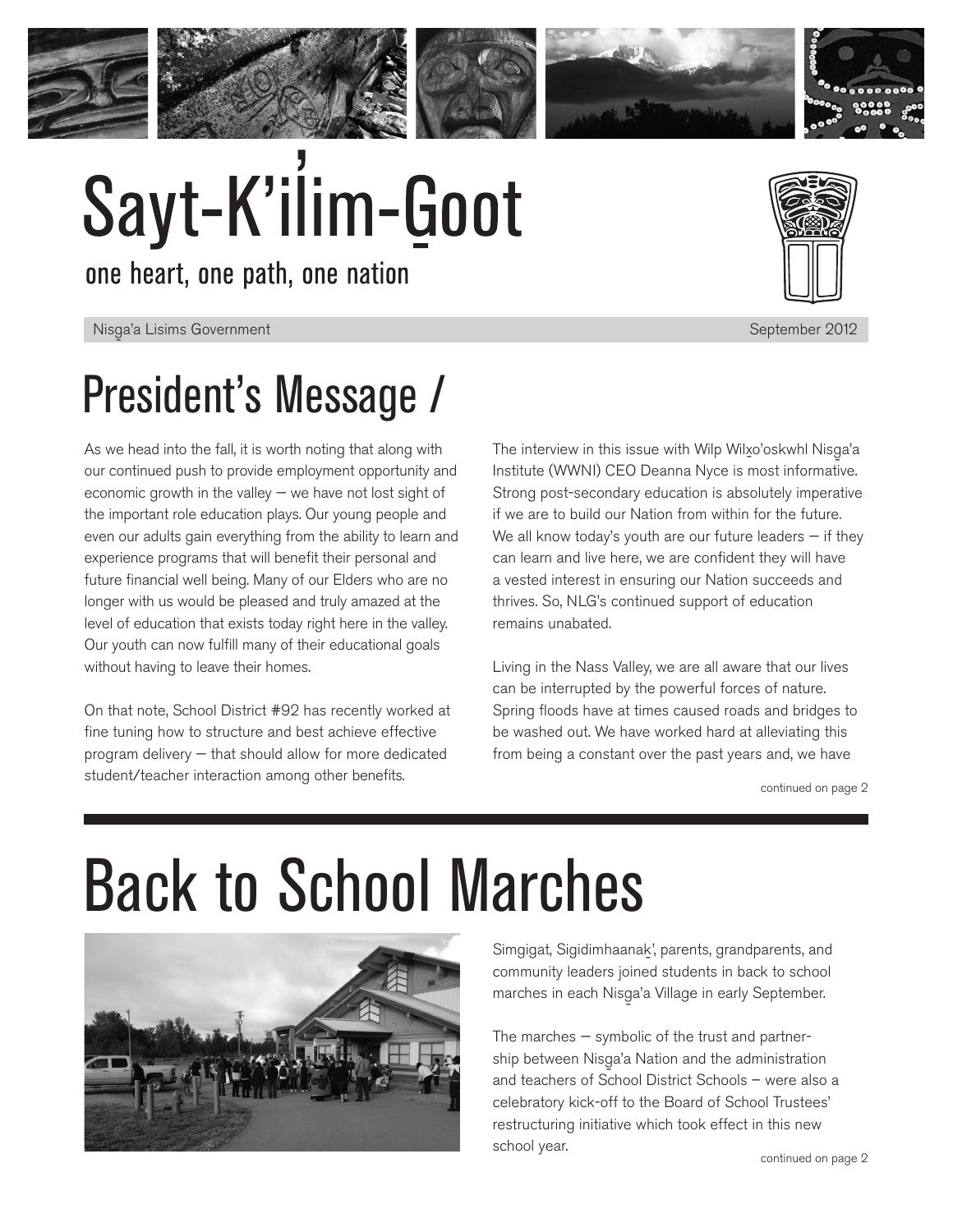an exceptional Emergency Plan in place. However, one thing of which we all need to be aware is the possibility of an earthquake. We are located on and very near to the coastline — earthquakes are a real possibility. Take a look at the article on the "Great BC ShakeOut", an earthquake safety drill happening on October 18th in BC and simultaneously with other participating countries. The more we learn about what to do in this situation, it goes without saying, the more safe we will be.

Our department of Communications & Intergovernmental Relations is working on the amalgamation of NLG's website nisgaalisims.ca and the Nisga'a Nation Knowledge

Network nnkn.ca into one cohesive website. After much input, research and analysis, we feel one site will allow us to deliver a user-friendly, up-to-date site that will best fulfill all our needs.

On a closing note and reinforcing why we believe so much in education, all of us at NLG send a cheerful "bon voyage" to Samantha Nyce as she heads off to Germany to compete in the "World Culinary Olympics" starting on October 6th. We have complete confidence in the skills Samantha possesses and have no doubt she will be a great representative of Team Canada and the Nisga'a Nation.<br>'

#### Back to School Marches / continued from page 1



The Board initiated two rounds of community consultations in each Nisga'a Village earlier this Spring to present<br>" three restructuring options. Recognizing Options 1 (status quo) and 2 (gradual change) would provide little to no change and improvement in the delivery of education, most were in favour of Option 3 (restructuring). In the end, the Board did not have the unanimous support for either of the three options, therefore, went back to the drawing board and presented a fourth option to Nisga'a<br>\{" Villages, which has been implemented (see next para).

The restructuring changes include: the Nathan Barton Elementary school in Gingolx is now a K to grade 4 school; Alvin A. McKay in Laxgalts'ap is now a middle - school with grades 5–8, which includes grades 7 & 8 students from Gitlaxt'aamiks, Laxgalts'ap & Gingolx;<br>Alimentalis - Nisg-a'a Elementary Secondary School (NESS) in Gitlax-t'aamiks is now grades K–6 and grades 9–12.

While the restructuring was met with some resistance, some of the benefits include the elimination of split grade class rooms, affording teachers more focus on single grade classroom instruction; children from all villages will begin lifelong friendships at an earlier age; new music program delivery in downriver schools; senior level high school students can now enjoy cafeteria space, more classroom space and more dedicated student/teacher time at NESS.

After receiving the Ganim Siwilyeenskw from Chiefs and Matriarchs in each Nisga'a Village, Superintendant<br>Bullion Bullion Philipe Brulot made a solemn promise that the Nation will see significant improvements in education delivery over the next five years.

For complete photo coverage of the Back to School marches, visit the photo gallery at <www.nnkn.ca>.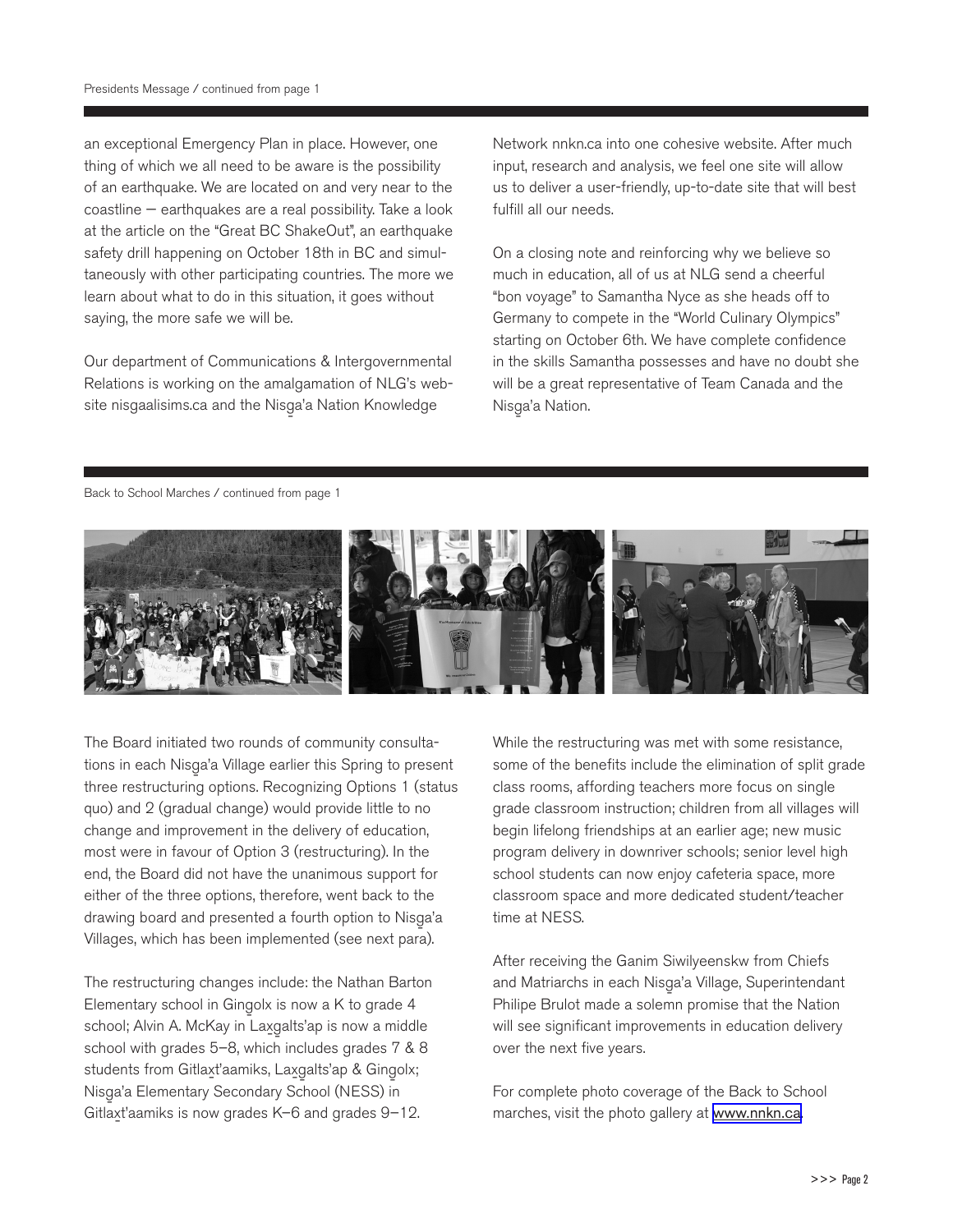## Samantha Nyce Goes to World Culinary Olympics

### Another one of our own is off to compete with the best in the World!

Samantha Nyce of Gitwinksihlkw will be competing at the International Exhibition of Culinary Arts 2012, hosted in Eurfurt, Germany starting on October 6th. This prestigious competition is a tremendous opportunity for Samantha to showcase her skills. Two other aboriginal Canadians will also be competing.

The International Culinary Exhibition, well-known to chefs around the world as the "World Culinary Olympics", was carried out for the first time in 1900. This professional competition which takes place every four years will be entered by 45 nations from all over the world. Samantha mentioned there will be 1,600 chefs in competition for the Olympic glory  $-$  with judges from all over the world. It will be a 10 hour flight to Eurfurt, and she will be in Germany for eight days. Samantha is planning a fivecourse festive meal.

"I want to showcase authentic aboriginal cuisine, so I will be showcasing Nisga'a cuisine with<br>. ingredients such as oolichan, lava berry, soap berry, pine mushrooms, herring eggs, seaweed" she said.

Her other aboriginal colleagues will be preparing tapas and a cold platter of aboriginal cuisine.

2012 marks an important step forward for aboriginal people in this event. In 2008, the aboriginal culinary team attended the event in support of Team Canada. But this

time, Samantha will be participating as a member of Team Canada — as individual participants.

Samantha expressed her deepest thanks to her family and supporters. She also thanked NLG, WWNI and the Elders Terrace Nisga'a Society who all provided donations<br>' to support her trip.

#### "I'm very proud to be going to represent the Nisg-a'a people and aboriginal people in Canada," stated Samantha.

Congratulations Samantha, good luck, and bon appétit!

### Leslie Varley receives scholarship

SFU EMBA student Leslie Varley received the 2012 Nancy McKinstry graduate student scholarship for leadership. The \$1,500 award is given to a Beedie School of Business graduate student who has been a leader in promoting opportunities for women in business.

Varley is the Director of Aboriginal Health with the Provincial Health Services Authority since 2008. In her leadership role, she has helped develop a provincial strategy for advancing Aboriginal health, including leading cultural competency training for health professionals. She is also part of the first cohort of the Beedie School of Business' new Executive MBA in Aboriginal Business and Leadership program.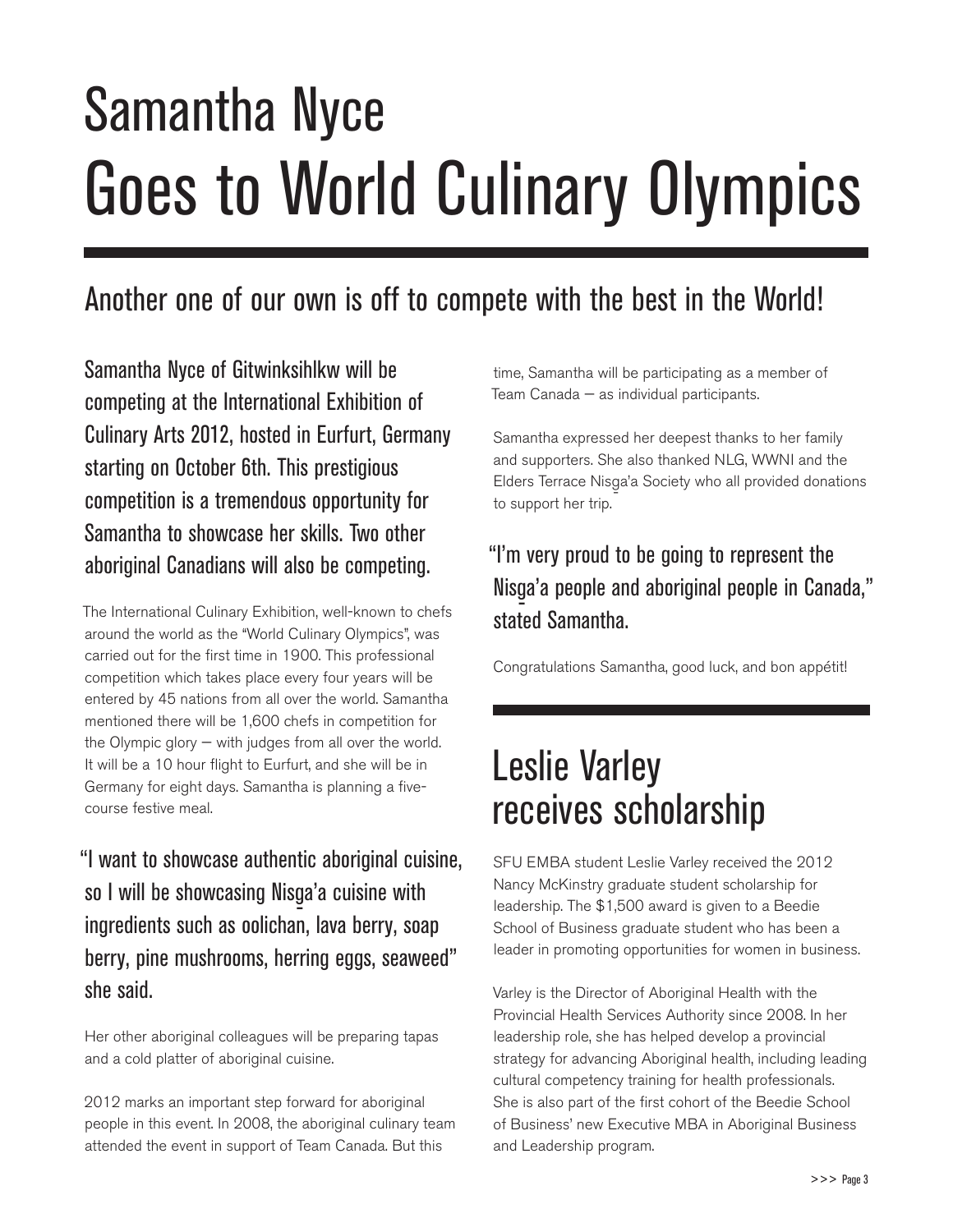## The Great BC ShakeOut

This earthquake drill happening on October 18th, 2012, at 10:18 am is part of a major initiative to increase earthquake awareness and preparedness in BC. California, Washington, Oregon, Alaska, Nevada, Idaho, Guam, Puerto Rico and Southern Italy are also participating.

Wherever you are  $-$  at 10:18 am, take the time to follow the earthquake safety drill procedure steps:

 $DROP - to the ground$  $\text{Cover } R - \text{get}$  under a sturdy table or chair  $HOLD ON - until the sharing stops$ 

Do this for at least 60 seconds — of course, make sure you are in an environment where it is safe to do so.

#### Why is it important?

The coast of BC is most at risk of an earthquake in Canada. On average 1,200 earthquakes are recorded each year. While many are small and go unnoticed, an earthquake with the magnitude to cause severe structural damage can occur.

#### Teach your children!

Explain and play the earthquake safety drill game. Make DROP, COVER, and HOLD ON terms your children become familiar with. Yell "earthquake" and tell the kids to go under the table and hold on  $-$  or get them to crouch under an interior wall away from windows (tell them to crouch, tuck, and cover their head and neck). Find some earthquake safe places in your home that will help them know where to go in the event of an earthquake.

#### Things to do to prepare for an earthquake:

- 1. Secure items in their space (home and work)
- 2. Have a disaster plan
- 3. Prepare emergency supplies
- 4. Practice how to protect yourself

Content for this article was condensed from a paper posted by the ShakeOut BC Organizing Committee. For complete information on this important event visit <www.shakeoutbc.ca>

### New NLG Website /

Nisga'a Lisims Government communications team is in<br>'' the process of revising and consolidating the current Nisga'a Nation Knowledge Network site (nnkn.ca) and<br>'' the Nisg-a'a Lisims Government website (nisgaalisims.ca) website and incorporating them into one official internet presence which will be nisgaalisims.ca.

After much review, a survey and productive meetings with the CEO, Directors and staff at NLG, it is felt that we will all benefit from having one well-thought-out and welldeveloped website. We also plan to solicit insight and ideas from Nisg-a'a citizens. The new site will be developed to best-practice web design standards but will maintain many user-friendly features and the appeal of NNKN.

Our main goal with the new nisgaalisims.ca website is to focus on areas really important to Nisga'a citizens and to strengthen our connection with Nisga'a citizens.<br>. A major advantage in having one site will be the ability to have credible and current information that is easily accessible and constantly up-to-date. Efficiently managed and well maintained, the new site will improve all of our access to information — that we require to be well informed on governance issues, important services, economic and job opportunities, cultural events and interesting happenings within our Nation.

At the same time, the new website will provide relevant information to our outside visitors; where are we, how to get here, where to stay, what to do here, what the cultural attractions are, business inquiry access, how our government works, where the villages are, our locals, and obviously information about our famous Nisga'a Treaty.<br>'

We are excited about the new site and are working hard on its content and development.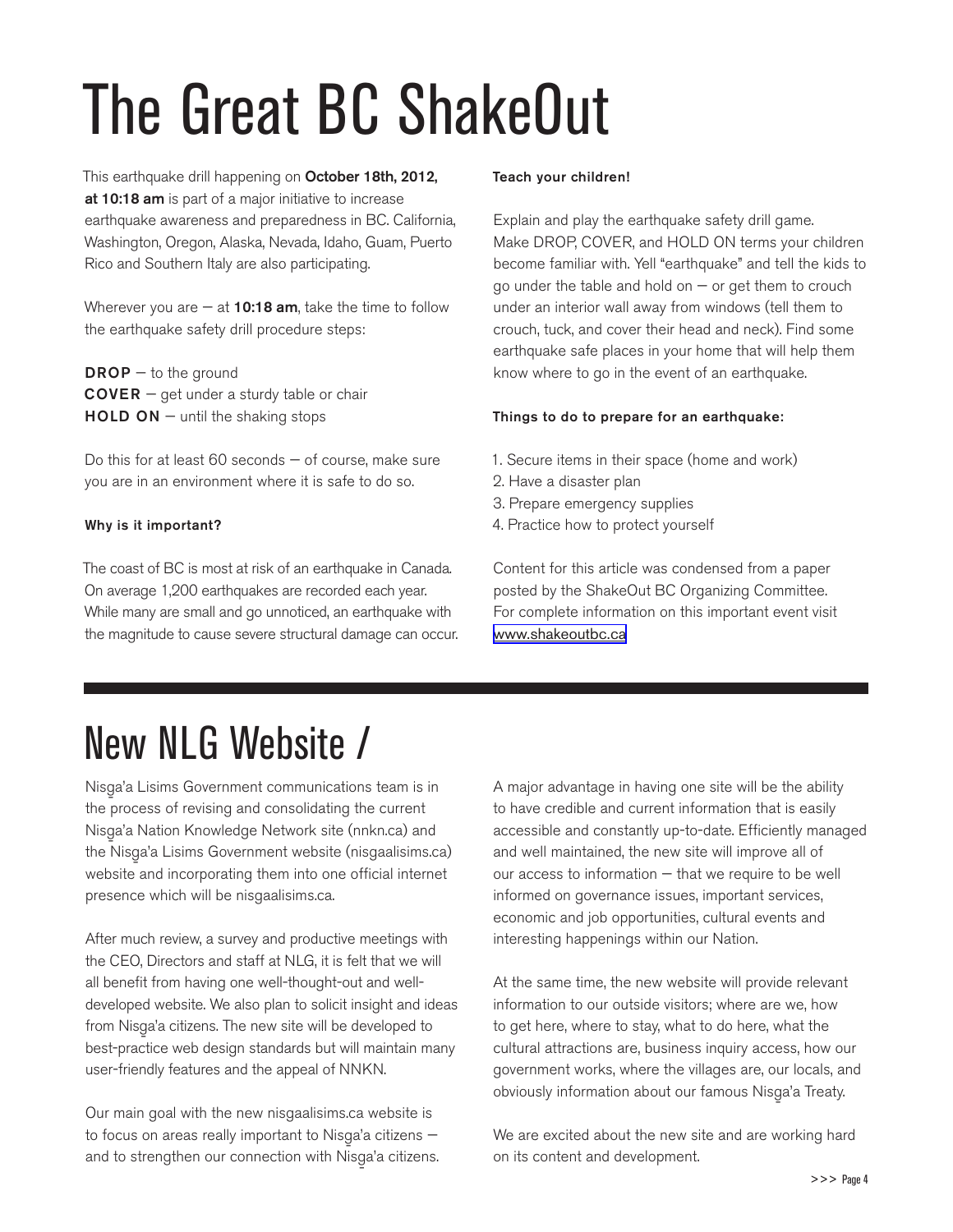## Back to School, for adults

Now that it's time to head back to school, it's also back to school for many of our adult Nisg-a'a learners at Wilp Wil<u>x</u>o'oskwhl Nisga'a Institute (WWNI). We took a moment to learn a little more about WWNI<br>´ from Deanna Nyce, CEO for WWNI.

#### **What is WWNI?**

WWNI is a non-profit organization incorporated under the *Society Act* of British Columbia. The WWNI Board of Directors is made up of one representative from each of the four villages in the Nass Valley and a Chair elected at large to represent Nisga'a Lisims Government. WWNI is<br>Alisim and the control of National Collection affiliated with the University of Northern British Columbia, Northwest Community College, and other BC public postsecondary institutions for the delivery and accreditation of its courses and programs.

#### **When did WWNI start? What is WWNI's mandate?**

Wilp Wilxo'oskwhl Nisga'a (WWNI) incorporated in 1993<br>. to provide quality post-secondary education and training to people within the Nisga'a community, and to ensure<br>'' the survival of Nisga'a language and culture.<br>.

#### **What kinds of programs does WWNI offer?**

WWNI is a four pronged institution offering academic, vocational, technical, and continuing education for adults. For example, a student can complete a full Bachelor of Arts degree in First Nations Studies – Nisga'a or complete upgrading or grade 12 in the University-College Entrance Preparation program.

#### **What types of accreditation does WWNI offer?**

WWNI works in conjunction with its educational partners University of Northern British Columbia, Northwest Community College, and BC public post-secondary institutions for the delivery of many accredited programs, including:

- Bachelor of Arts, First Nations Studies Nisga'a<br>
a'aa
- Northern Advancement Program (University preparation)
- Masters of Arts Degree in First Nations Studies
- Vocational and Technical Training
- University/College Preparation
- Nisga'a Language and Culture, and
- Continuing education programs



Deanna Nyce, WWNI CEO

#### **What is unique about WWNI offerings?**

WWNI is the only place where students can earn a university accredited certificate in Nisga'a Studies.<br>.

#### **Who does WWNI serve?**

WWNI is a dynamic educational institution that changes and grows as it responds to the needs and wishes of the communities it serves. WWNI serves the post-secondary needs of Nisga'a and non-Nisga'a people resident in New<br>A'a and C'hall al llab a llab a llab a llab a llab a llab a llab a ll Aiyansh, Gitwinksihlkw, Lax-g alts'ap, and Ging-olx, in Nisg-a'a - Urban Locals located in Terrace, Prince Rupert/Port Edward, and Vancouver, and attracts students from all regions of the province as well as from across Canada and internationally.

#### **Overall, how would you rate WWNI's performance?**

Wilp Wilx-o'oskwhl Nisg-a'a Institute has enjoyed a remarkable success rate of 99%. We attribute this to the successful relationships we have developed and nurtured with our educational partners, the dedication and tireless hard work of the entire WWNI staff and the desire of our students to learn, apply themselves and excel in their chosen field of study. We are developing leaders, our students go on to become teachers, principals, anthropologists, lawyers and more — they enrich their communities and open new doors for future generations to gain intellectually and economically.

For more information visit <www.wwni.bc.ca>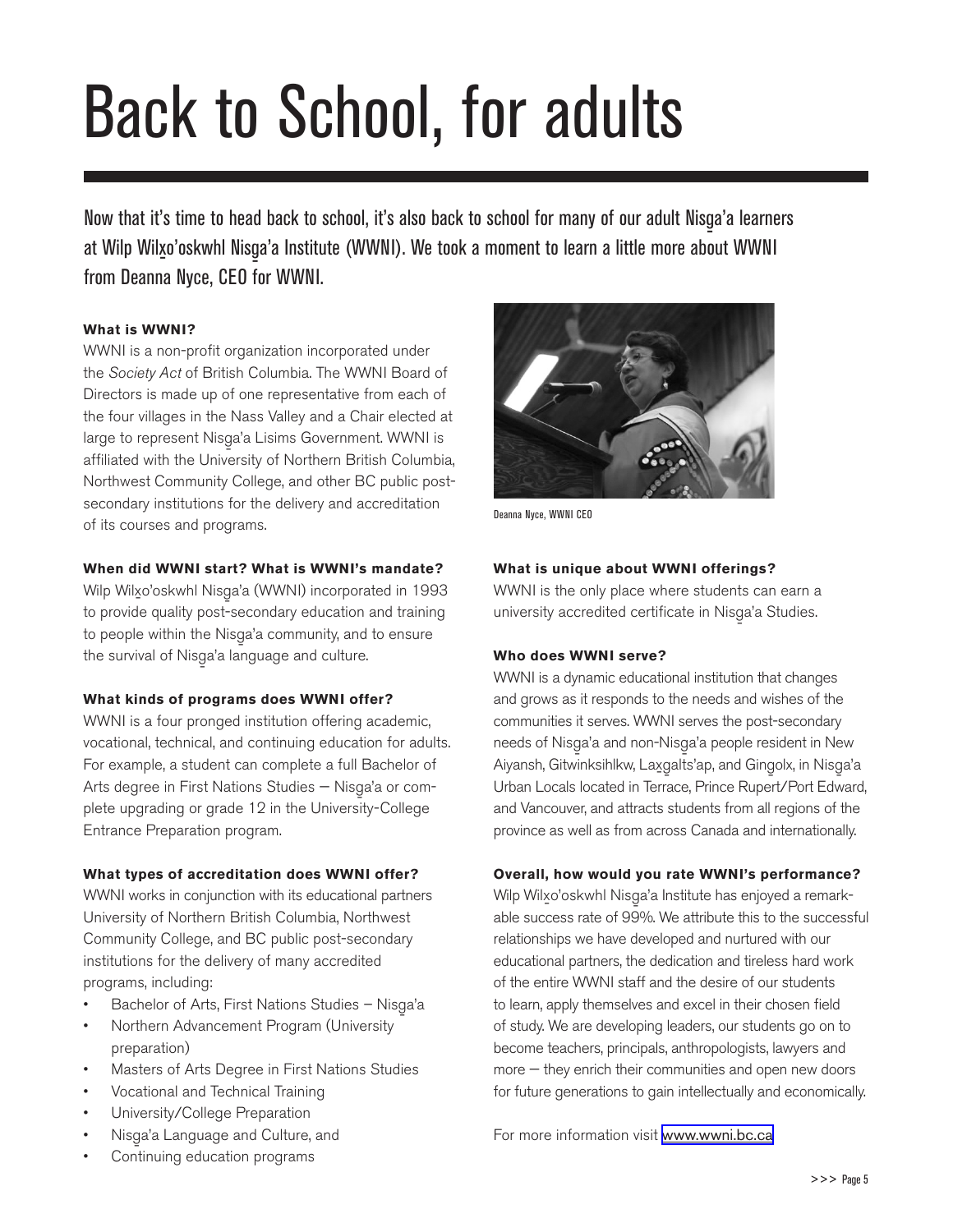## Nisga'a Elections Office / Notice of Regular Election

In accordance with the *Nisga'a Elections Act*, the general voting day for the next regular election of the Nisga'a Government will be<br>Warldoodse Nissanhar 7,0010 Wednesday, November 7, 2012, 8:00 am — 8:00 pm

*Notice In Accordance With Nisg-a'a Law*

The following elected offices will be filled in this regular election:

#### **OFFICERS OF NISGA'A LISIMS GOVERNMENT**

President Chairperson Secretary Treasurer Chairperson of the Council of Elders

#### **NISGA'A VILLAGE OF GITLAXT'AAMIKS**

Chief Councillor Village Councillors (seven to be elected)

#### **NISGA'A VILLAGE OF GITWINKSIHLKW**

Chief Councillor Village Councillors (four to be elected)

#### **NISG- A'A VILLAGE OF LAX- G- ALTS'AP**

Chief Councillor Village Councillors (six to be elected)

#### **NISGA'A VILLAGE OF GINGOLX**

Chief Councillor Village Councillors (five to be elected)

#### **TERRACE NISGA'A URBAN LOCAL**

Nisga'a Urban Local Representatives<br>( (two to be elected)

#### **PRINCE RUPERT/PORT EDWARD NISGA'A URBAN LOCAL**

Nisga'a Urban Local Representatives<br>( (two to be elected)

#### **VANCOUVER NISGA'A URBAN LOCAL**

Nisga'a Urban Local Representatives<br>( (two to be elected)

The regular election will take place in the following areas:

#### **NISGA'A VILLAGE OF GITLAXT'AAMIKS**

**NISGA'A VILLAGE OF GITWINKSIHLKW** 

**NISGA'A VILLAGE OF LAXGALTS'AP** 

**NISGA'A VILLAGE OF GINGOLX** 

#### **TERRACE NISGA'A URBAN LOCAL AREA**

#### **PRINCE RUPERT/PORT EDWARD NISG- A'A URBAN LOCAL AREA**

#### **VANCOUVER NISGA'A URBAN LOCAL AREA**

The regular election will take place in the following additional voting location:

#### **CITY OF PRINCE GEORGE**



For more information please contact:

#### Jean Clayton

Nisga'a Elections Officer<br>Telerhana: 950,622,971 Telephone: 250 633 2715 Toll-free: 866 633 2715 E-mail: jeanc@nisgaaelections.ca

Dated: July 18, 2012 This notice of Regular Election has been corrected and revised as of July 18, 2012.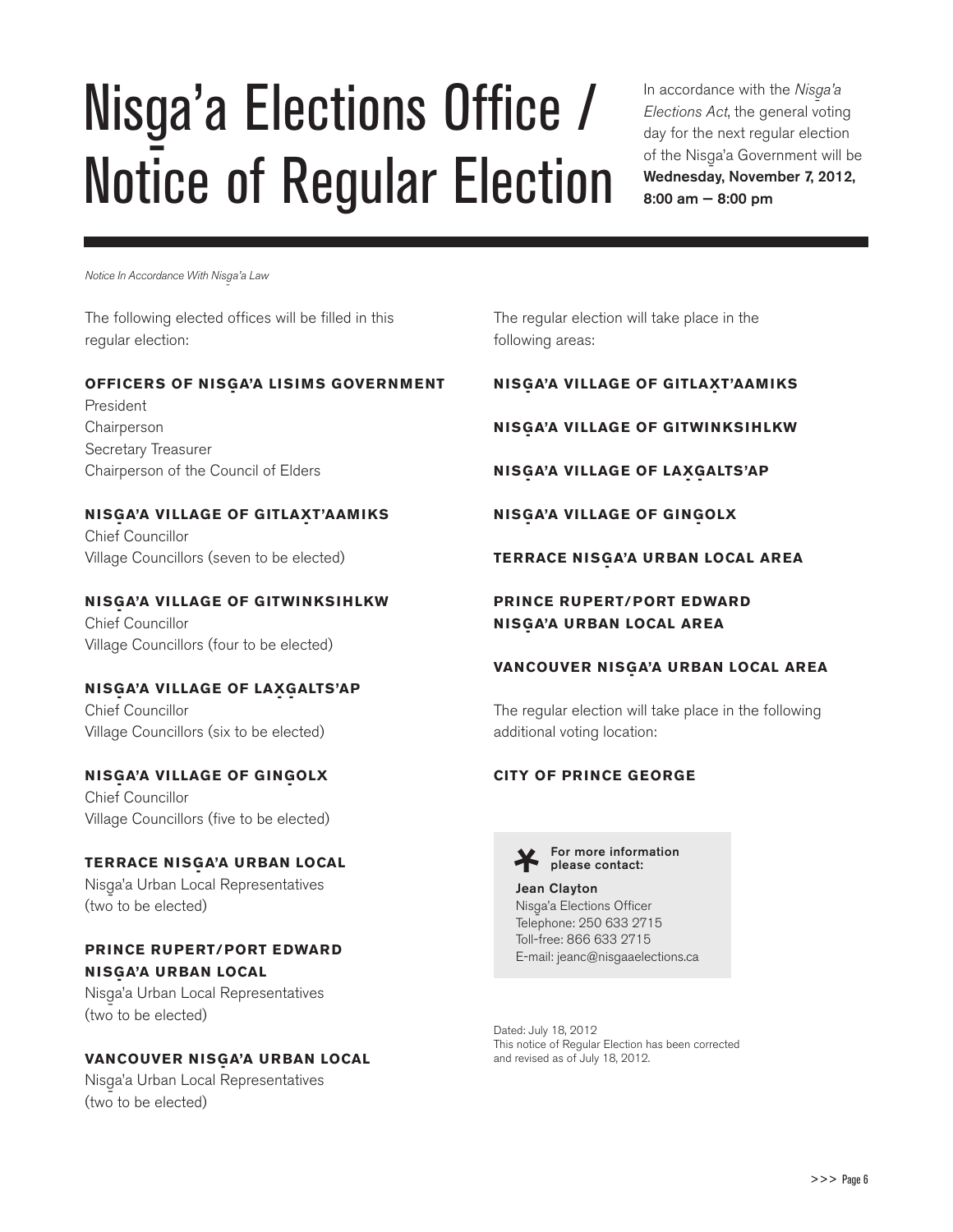### Highlights from NLG Executive Meeting September 27–28, 2012

*The following is a summary, and for certain resolutions an excerpt, of NLG resolutions from the most recent meeting of the NLG Executive.* 

#### Resolution 2012/75, Adopted Sept 27 General (CFO) – Adoption of July and August 2012 Financial Statements

MOVED THAT the Nisga'a Lisims Government Executive<br>Alan Little Control of the Little Control of the Little Control of the Little Control of the Little Control of adopt the financial statements for the periods ending July 31, 2012 and August 31, 2012 as presented by the Chief Financial Officer and attached to this resolution.

#### Resolution 2012/76, Adopted Sept 27 CEO – Shareholder resolutions for Nisga'a<br>-Commercial Entities

MOVED THAT the Nisga'a Lisims Government Executive, representing the Nisga'a Nation as the sole Shareholder of Nass Area Enterprises Ltd., Nass Area Properties Ltd., Entel Communications Inc., Lisims Backcountry Adventures Inc. and Nisga'a Fisheries Ltd.:<br>.

- 1. pass the special shareholder resolutions attached to this motion as Appendix "A" to Appendix "E" (the "Special Resolutions"); and
- 2. authorize the President of the Nisga'a Nation to sign the Special Resolutions on behalf of the Nisga'a Nation.<br>'

#### Resolution 2012/77, Adopted Sept 28 Programs and Services – CPS Options Paper

#### CONSIDERING THAT

1. the Programs and Services Committee of the Nisga'a Lisims Government Executive has received and reviewed a Community Preventative Services (CPS) Options Paper (the "CPS Options Paper") attached to this motion as Appendix "A"; and

2. the Programs and Services Committee recommends that the Director of Programs and Services proceed with developing Option 2 as set out in the CPS Options Paper;

MOVED THAT the Executive direct the Director of Programs and Services to proceed with developing Option 2 of the CPS Options Paper and to bring forward policies to implement Option 2 for Executive's consideration.

#### Resolution 2012/78, Adopted Sept 28 CFO – *Personal Income Tax Act* and Administration Agreement

CONSIDERING THAT it is in the interest of the Nisga'a Nation that:<br>'

- 1. the Nisga'a Nation enter into an agreement with Canada in respect of income taxation substantially in the form of the Personal Income Tax Administration Agreement (the "Administration Agreement") attached to this motion as Appendix "A"; and
- 2. Wilp Si'ayuukhl Nisga'a enact legislation in respect of income taxation substantially in the form of the *Nisga'a*<br>  $\overline{a}$ *Personal Income Tax Act* (the "*Nisga'a Act*") attached<br>' to this motion as Appendix "B".

MOVED THAT the Nisga'a Lisims Government Executive<br>Alisa Alista Alisteria Alisteria Alisteria Alisteria recommend the Administration Agreement and the *Nisga'a Act* to the Nisga'a Finance Committee and<br>
Af<sup>ile</sup> City and Little in the city of the city of the city of the city of the city of the city of the city of the Wilp Si'ayuukhl Nisga'a, with any modifications to the<br>http://www.head.com/with any modifications.com date set out in paragraph 29(a) of the Administration Agreement and the in force provision set out in section 8 of the *Nisga'a Act* as the Chief Financial Officer considers advisable.

continued on page 8